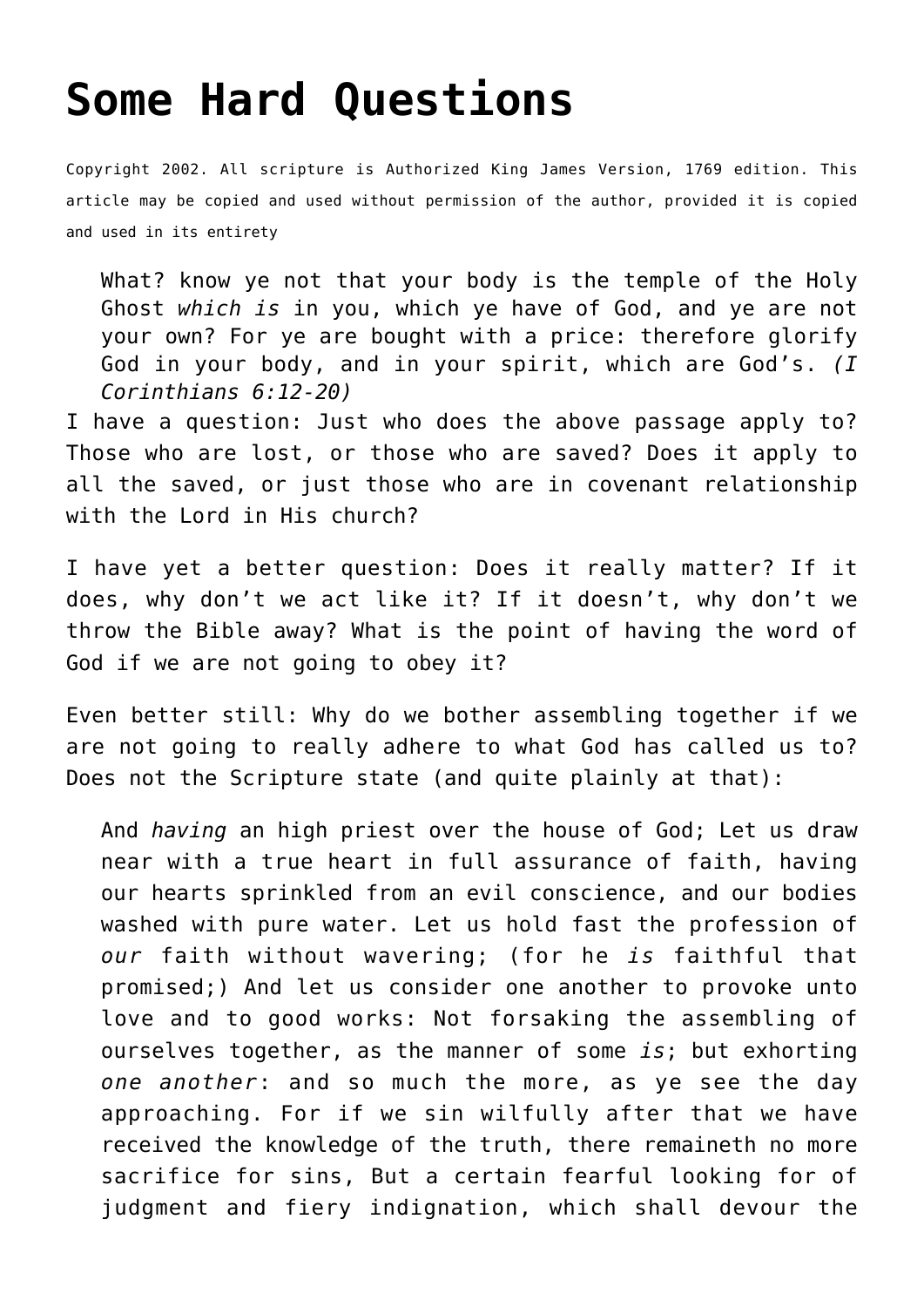adversaries. He that despised Moses' law died without mercy under two or three witnesses: Of how much sorer punishment, suppose ye, shall he be thought worthy, who hath trodden under foot the Son of God, and hath counted the blood of the covenant, wherewith he was sanctified, an unholy thing, and hath done despite unto the Spirit of grace? *(Hebrews 10:21-29)*

You know, we are very quick to point out that it is failing the covenant if we do not assemble together regularly: But I wonder, why do we never finish the thought that this passage lies in? Now I know, this is not the proper motivation for someone wanting to serve God. The LORD God demands we serve Him out of a pure love for Him. However, if someone truly loved God from the heart, would not that person already be diligently working to rule over the flesh and the temptations of the world? So what is this passage for? Perhaps, (it is just a thought) it is to remind us that the standard for obedience under Grace is actually higher than the standard for obedience under the Law. After all, Moses' Law required outward conformance. If you did the sacrifices and offerings, and attended to worship on the days specified, at the place specified, and did not violate the commandments concerning relations with others, then you were justified in the sight of Moses' Law and those around you, whether or not you had truly submitted your heart to God. (However, you were still not justified before God.)

However, we are not under the Law of Moses. Thus the law of Grace applies to us (by "law" I mean the underpinning principles). The standard Grace demands of us is conformance to the will of God from the inward man out. What this world is supposed to see is a people motivated from the inside out to serve God freely, thus glorifying God in all we do. As it is written, "Whether therefore ye eat, or drink, or whatsoever ye do, do all to the glory of God." *(I Corinthians 10:31)*

Now we know that the above passage is set in the context of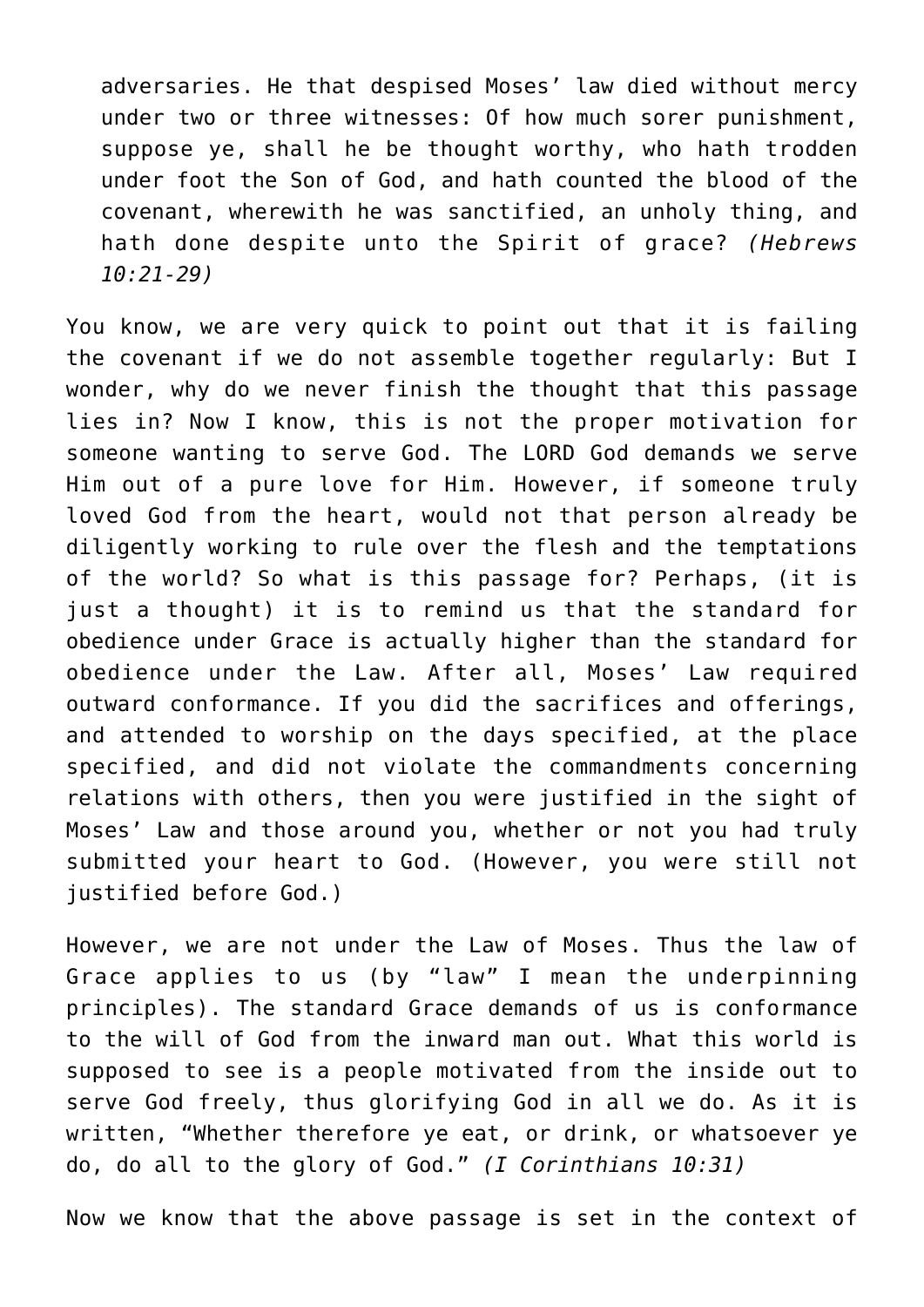the local, visible, independent, New Testament church as the passage starts out with the statement "And *having* an high priest over the house of God;" Thus, we know it applies to us, much as an earlier passage in the Epistle to the Hebrews does. In Hebrews, chapter 3, it is stated: "And Moses verily *was* faithful in all his house, as a servant, for a testimony of those things which were to be spoken after; But Christ as a son over his own house; whose house are we, if we hold fast the confidence and the rejoicing of the hope firm unto the end. *(Hebrews 3:5-6)*

Now then, what house did Moses build? Certainly Moses presided over the building of the tabernacle and all things pertaining thereto. So then, Moses was faithful in all things he did in setting up the house of witness that demonstrated the work of Christ to come. But a paralleling contrast is given here: Not that Moses did ill, but rather that Moses could not present the perfect picture of the owner of the house, as Moses did not own the house. The following phrase is clear for all to see: Christ is the owner of the house.

However, the very next part of the verse ought to carry great weight with us, for it states "whose house are we," but then gives us a warning "if we hold fast the confidence and the rejoicing of the hope firm unto the end." By this meaning at least these two things: First; the church of the living God is not constituted of a building, but rather of individuals covenanted together with the Lord and each other, having done so in proper obedience to the Lord. ((This proper obedience consists of three things:

First; salvation by grace through faith alone.

Second; following the Lord in proper baptism (immersion only by proper authority).

And third; being added to the church the Lord chooses for you.))

Second; there is a price for those covenanted individuals to pay if they fail to hold certain things inviolate. Plainly, we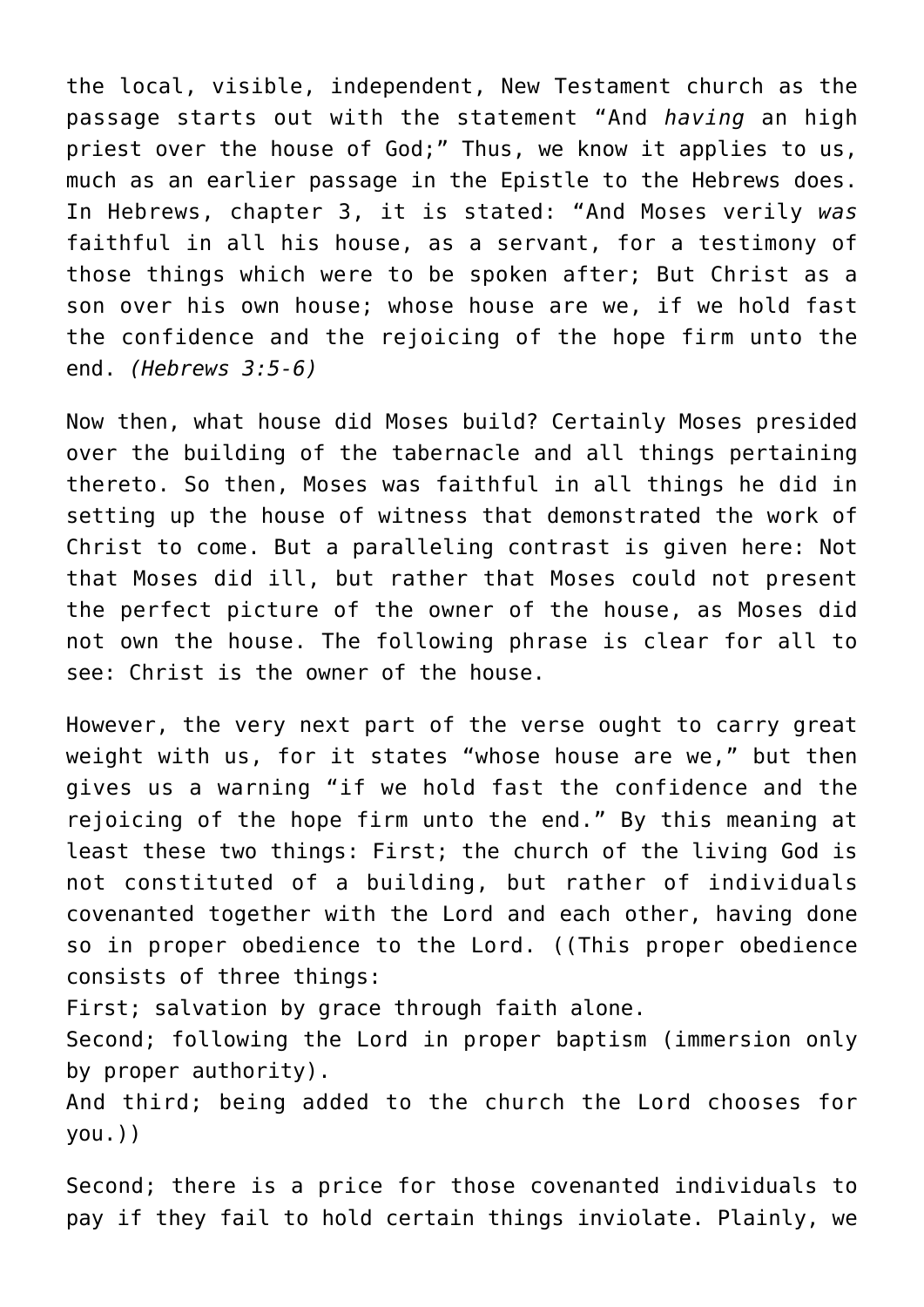can cease to be the house Christ owns, if we fail to hold the truth of Christ in its proper place in our individual lives. After all, if we are His house, are we not individuals assembled together into a house by the Lord? Thus, what each and every individual does in their personal lives either builds up, or tears down the house.

This now brings another passage to mind that has everything to do with the questions above, and the passages of Scripture cited. That particular passage was written to a young pastor so that he would understand the import of the office of pastor, and the necessity of maintaining a proper church under his watch. As the Apostle Paul wrote to Timothy by dictation of the Holy Ghost "These things write I unto thee, hoping to come unto thee shortly: But if I tarry long, that thou mayest know how thou oughtest to behave thyself in the house of God, which is the church of the living God, the pillar and ground of the truth. *(I Timothy 3:14-15)*

In the context of the thoughts thus far, there is a certain portion of the passage that stands out: "the house of God, which is the church of the living God, the pillar and ground of the truth." If then this house of God is the same house as Christ owns, and it is also the church of the living God, does it not then make it the local, visible, independent, New Testament church — which are we? It would certainly seem so. Therefore, the final thought must also apply to us: "the pillar and ground of the truth." both individually and collectively.

This then, raises yet more questions. Questions such as: Is the pillar and ground of the truth found only in the Covenant, Statement of Faith, and doctrine of the church? Or, must it be found in the lives of the individuals that make up the church? Is it sufficient to have wonderfully accurate documents? Or, must the content of those documents translate into the lives of the individuals so that it can be manifested to the world?